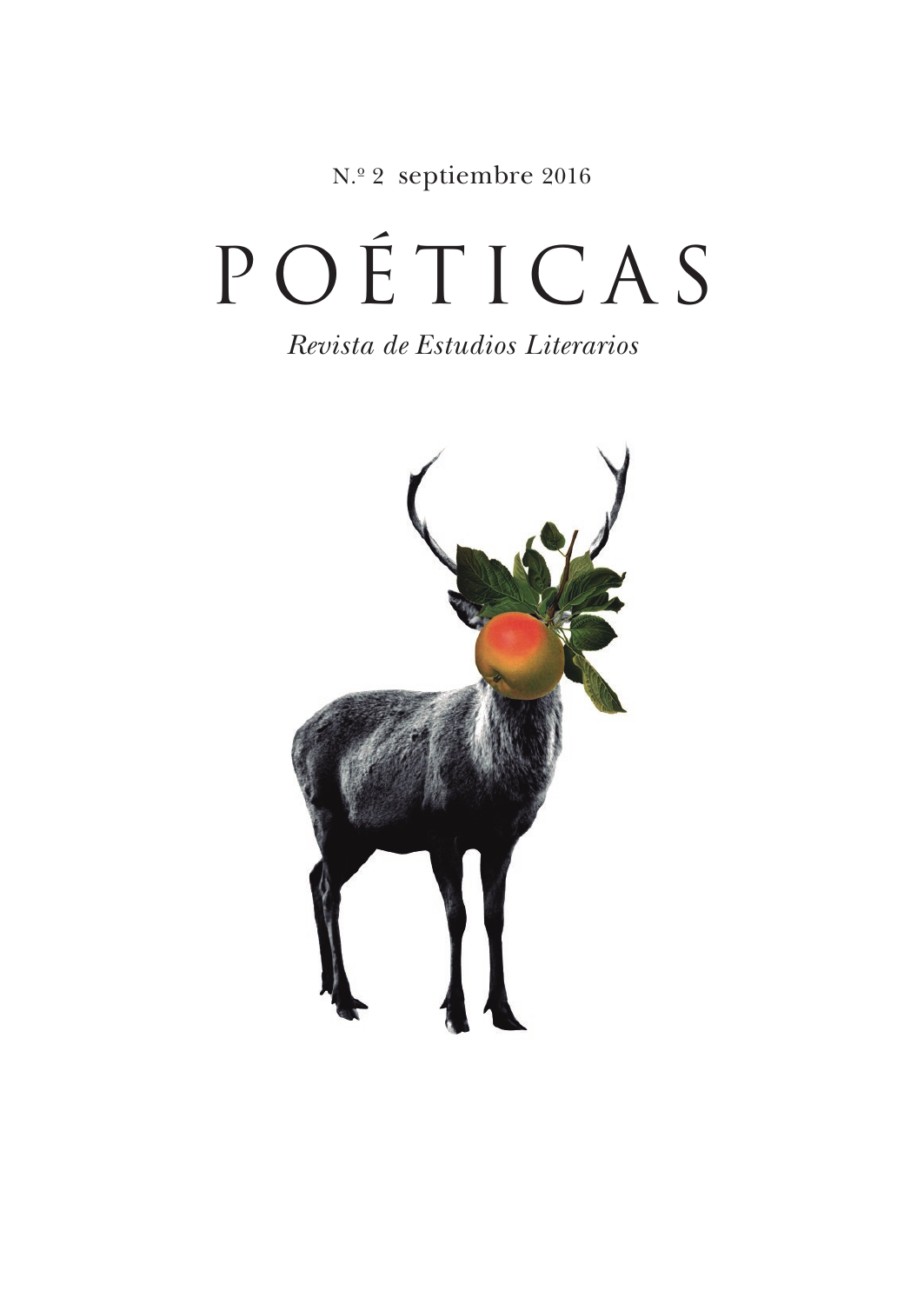# POÉTICAS

*Revista de Estudios Literarios*



## índice

*Págs.*

| [ESTUDIOS]                                                            |     |            | [ENTREVISTA]                                                       |
|-----------------------------------------------------------------------|-----|------------|--------------------------------------------------------------------|
| Andrew A. Anderson<br>DIVÁN DEL TAMARIT                               | 5   |            | Antonio López Ortega<br><b>CONVERSACIÓN</b>                        |
| Juan José Lanz<br><b>BLAS DE OTERO</b><br>«EN CANTO Y ALMA»           | 27  | 157<br>163 | CON RAFAEL CADENAS<br>[POEMAS]<br>YUSEF KOMUNYAKAA                 |
| Judith Nantell<br>THE POETICS OF EPIPHANY                             | 63  |            | [RESEÑAS]                                                          |
| Juan José Rastrollo Torres<br>«METROPOLITANO» O LA                    |     | 171        | Tania Ganitsky<br>THE GORGEOUS NOTHINGS                            |
| POÉTICA DE CARLOS BARRAL                                              | 89  | 177        | Zachary Rockwell Ludington<br>THE HATRED OF POETRY                 |
| [ARTÍCULOS]<br>Juan Esteban Villegas Restrepo<br>LA CRÍTICA LITERARIA | 113 | 183        | José Andújar Almansa<br>UN LECTOR LLAMADO<br>FEDERICO GARCÍA LORCA |
| Tamar Flores Granados<br>LA FIGURA DEL INTELECTUAL 129                |     | 189        | Mariela Dreyfus<br>RÍO EN BLANCO                                   |
| Erin L. McCoy<br>una nueva                                            |     | 193        | Normas de publicación /<br>Publication guidelines                  |
| POÉTICA GALLEGA                                                       | 145 | 201        | Orden de suscripción                                               |
|                                                                       |     |            |                                                                    |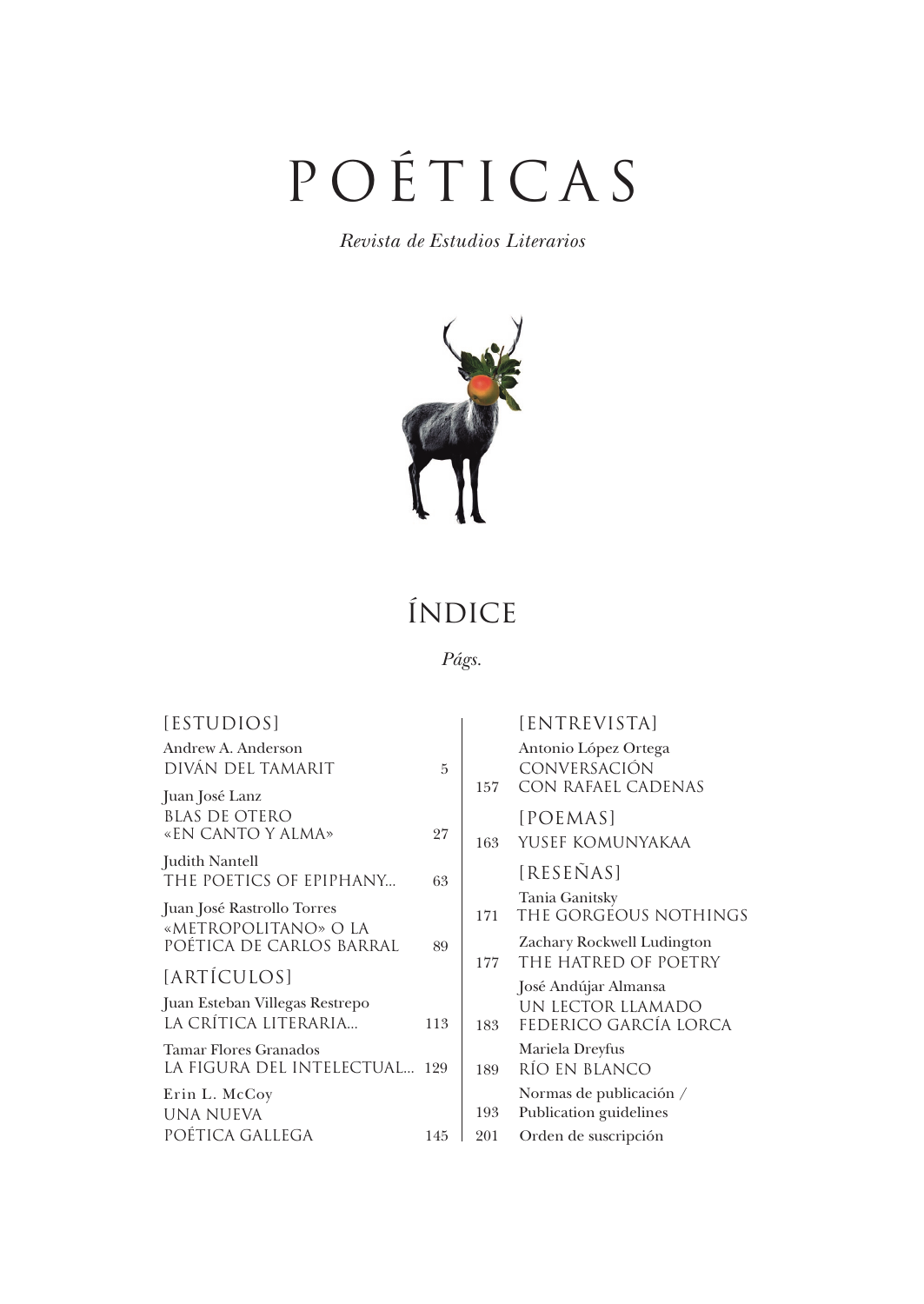# [POEMAS]



 $\label{eq:2} Yusef komunyakaa$ *Yusef komunyakaa*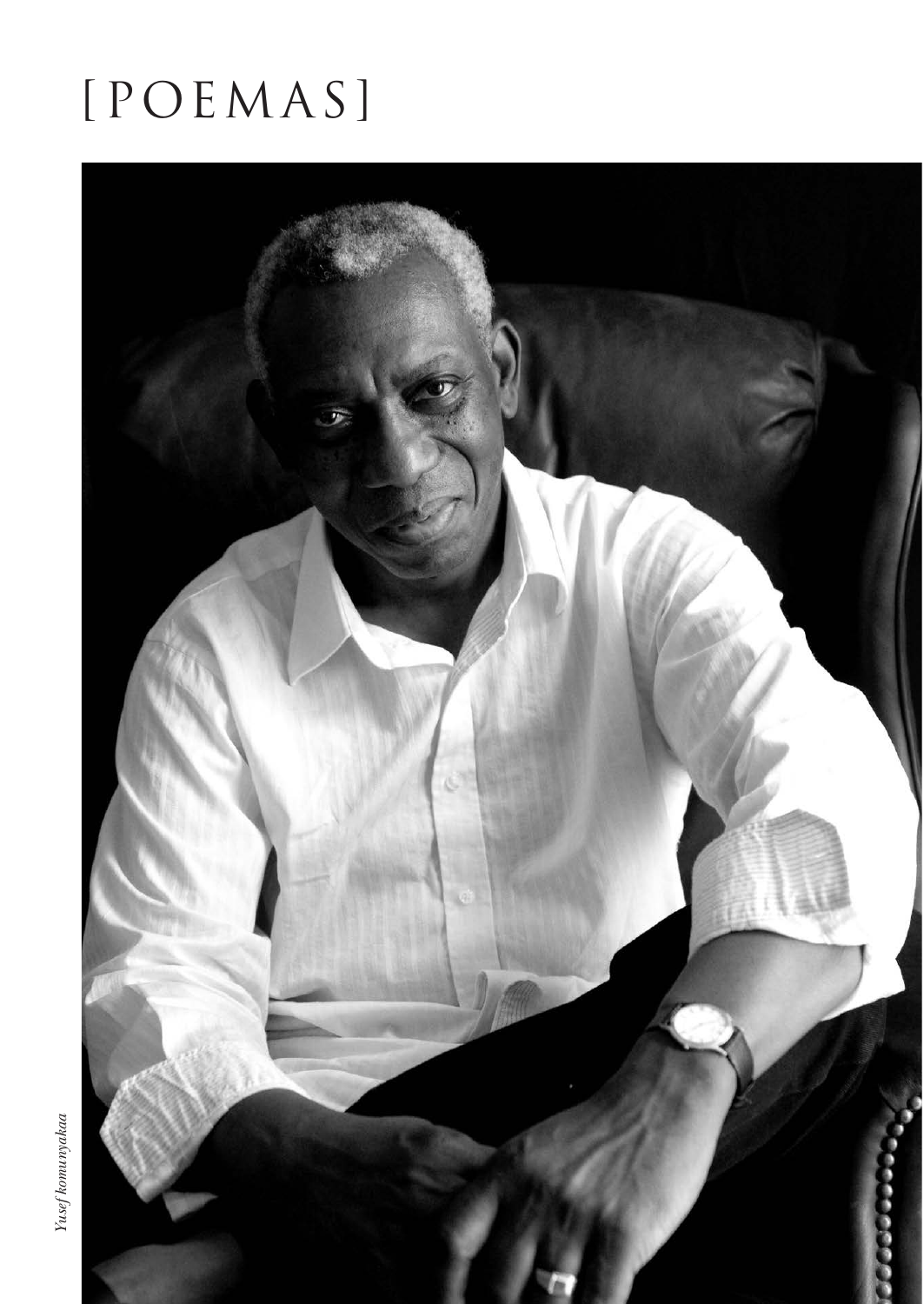# YUSEF KOMUNYAKAA

— BOGALUSA, LUISIANA, 1947 —

PREMIO PULITZER / *PULITZER PRIZE* 

### DOS POEMAS INÉDITOS *TWO NEW POEMS*

—

Traducción al español de Juan José Vélez Otero

—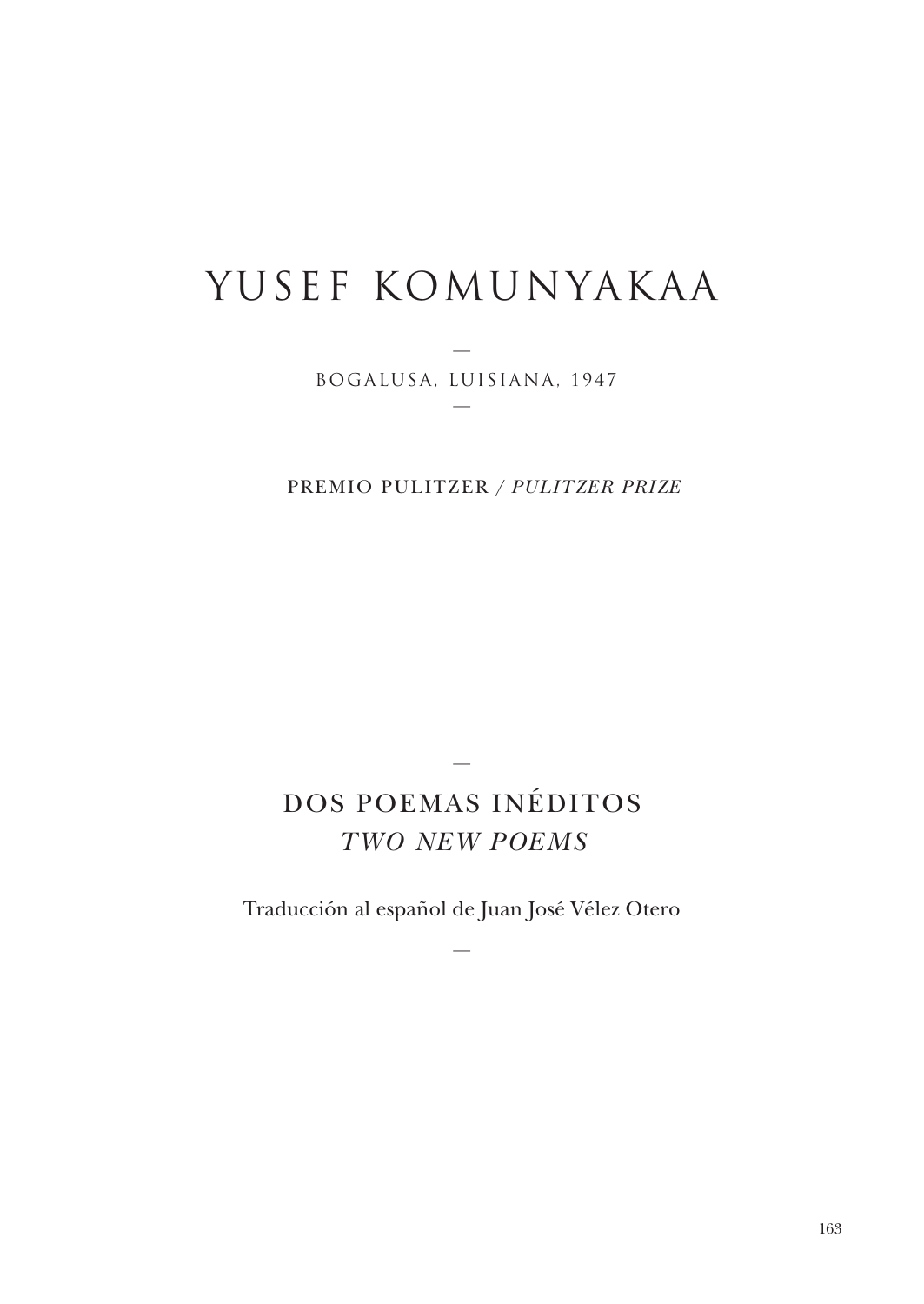#### *from* THE LAST BOHEMIAN OF AVENUE A

To give the soil back to itself Joe Top & I harvested horseshit, following an invisible merry-go-round in Central Park. We'd lug it back here to Alphabet City, wrap the dung & flower seeds with cheese cloth, & then toss the balls into bare lots of houses torched to ashes by landlords. We let the sunlight & rain begin their hard bidding till the gobs split open, & the wormy pale tendrils took hold in the wet dirt nasturtium, yarrow, birdsfoot, cosmos, zinnia, & the whole thing rose to push out the blight.

The needles & vials disappeared, & this place grew into a droning of bees & birds lost in mulberry before foraying down south. But us poor damn artists, wherever we dare to go, speculators are two steps behind & ahead, with laws, ordinances, statutes, ways & means, & a monkey-wrench gang to rough-up dreamers poised among broken clocks.

Speaking of change, well, I never hear cocks anymore on my avenue. At four or five in the morning sound travels as if on water roosters from over on C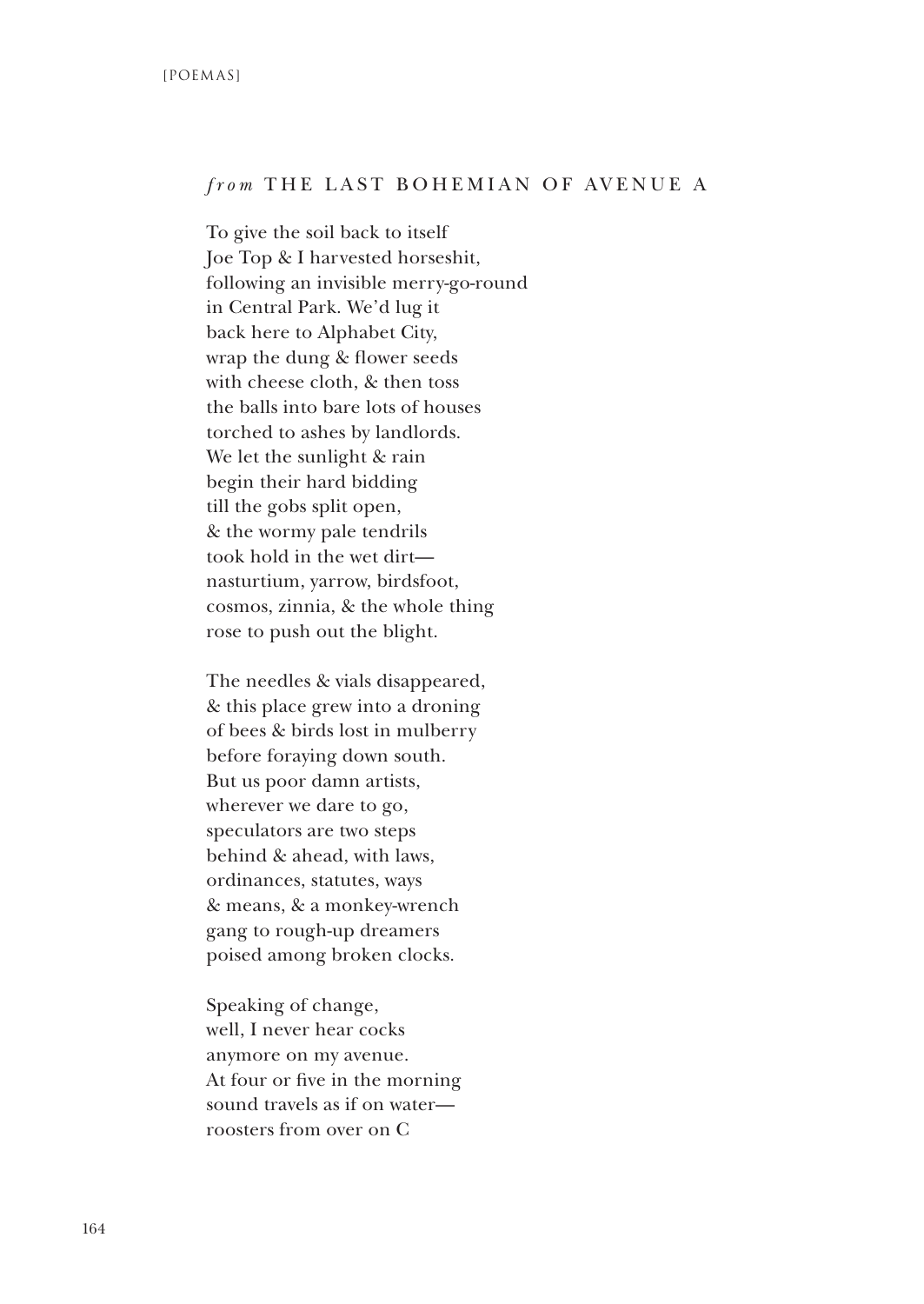#### *d e* EL ÚLTIMO BOHEMIO DE LA AVENIDA A

Para devolverle lo suyo a la tierra Joe Top y yo recogíamos mierda de caballo siguiendo un carrusel invisible en Central Park. La traíamos hasta aquí, hasta Alphabet City, mezclábamos el estiércol con semillas de flores, lo envolvíamos en estopillas de queso y lanzábamos las bolas a solares vacíos de casas convertidas en escombros por sus dueños. Dejábamos que la luz y la lluvia comenzaran su ardua tarea hasta que los orificios se abrían y los tentáculos blancos como gusanos se agarraban a la tierra húmeda: capuchinas, aquileas, cuernecillos, cosmos, zinnias y todo lo demás salían para poblar lo baldío.

Desaparecieron las agujas y los viales y el lugar se convirtió en un zumbido de abejas y pájaros escondidos en las moreras antes de emprender camino al sur. Pero nosotros, pobres artistas malditos, adondequiera que vamos nos encontramos con especuladores a dos pasos en nuestro derredor, con leyes, ordenanzas, estatuas, maneras y argucias, y una banda de aguafiestas dispuestos a fastidiar a los soñadores imperturbables entre relojes parados.

Hablando de cambios digamos que ya no oigo gallos en mi avenida. A las cuatro o las cinco de la mañana el sonido viaja como si se desplazara sobre el agua; los gallos del otro lado de las avenidas C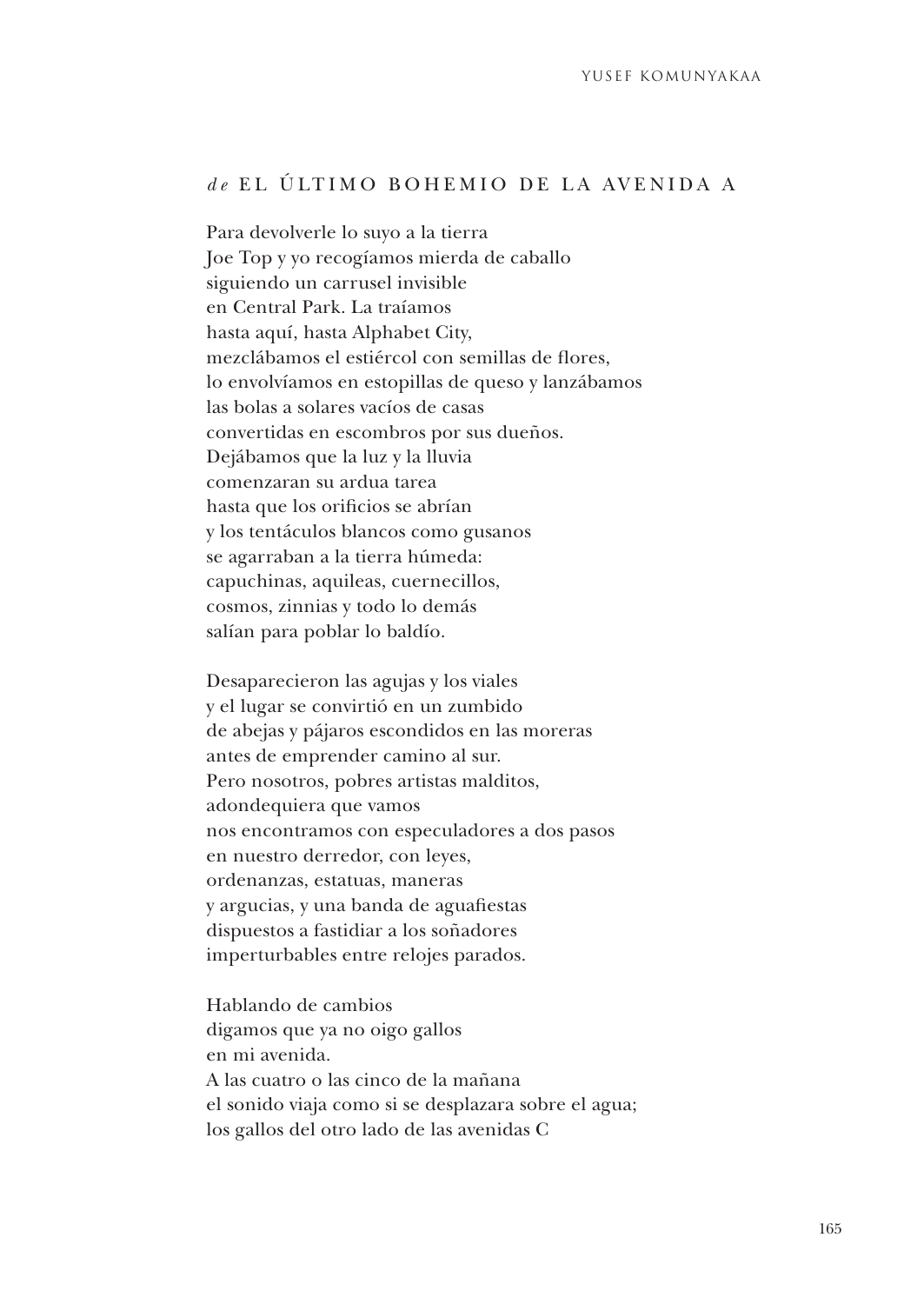& D, cocky as Springtime miniature trumpets blowing for the all-night conjurers trying to standoff ghosts of newspaper hawkers from bygone days. Now, everything's the next corner or dust on the fortuneteller's eyelids. But I haven't forgotten brazen crowing from coops hidden among pepper pots, statues, & birds of paradise. Those feathered warriors bragged as if on the edge of empire & outpost: a cure for homesickness, fresh eggs for breakfast, & a little shade beneath a stunted flame tree. I heard of a basement citadel where on Fridays gamblers fleeced dishwashers, janitors, dog walkers, & short-order cooks. But Loisaida grew into a refuge budding towards many rumors of crepe myrtle in whipped air, & there's always someone driven to make a killing among green shadows this side of the Bowery as sweat & blood sought the hue of old sunken gold.

<sup>\*</sup>*Lower East Side, referido a la Avenida C en Alphabet City. Es la palabra que usaban los artistas potorriqueños/Nuyoricans (sobre todo el grupo que se asociaba con el Nuyorican Poets Cafe) para referirse, en una palabra españolizada, al Lower East Side.*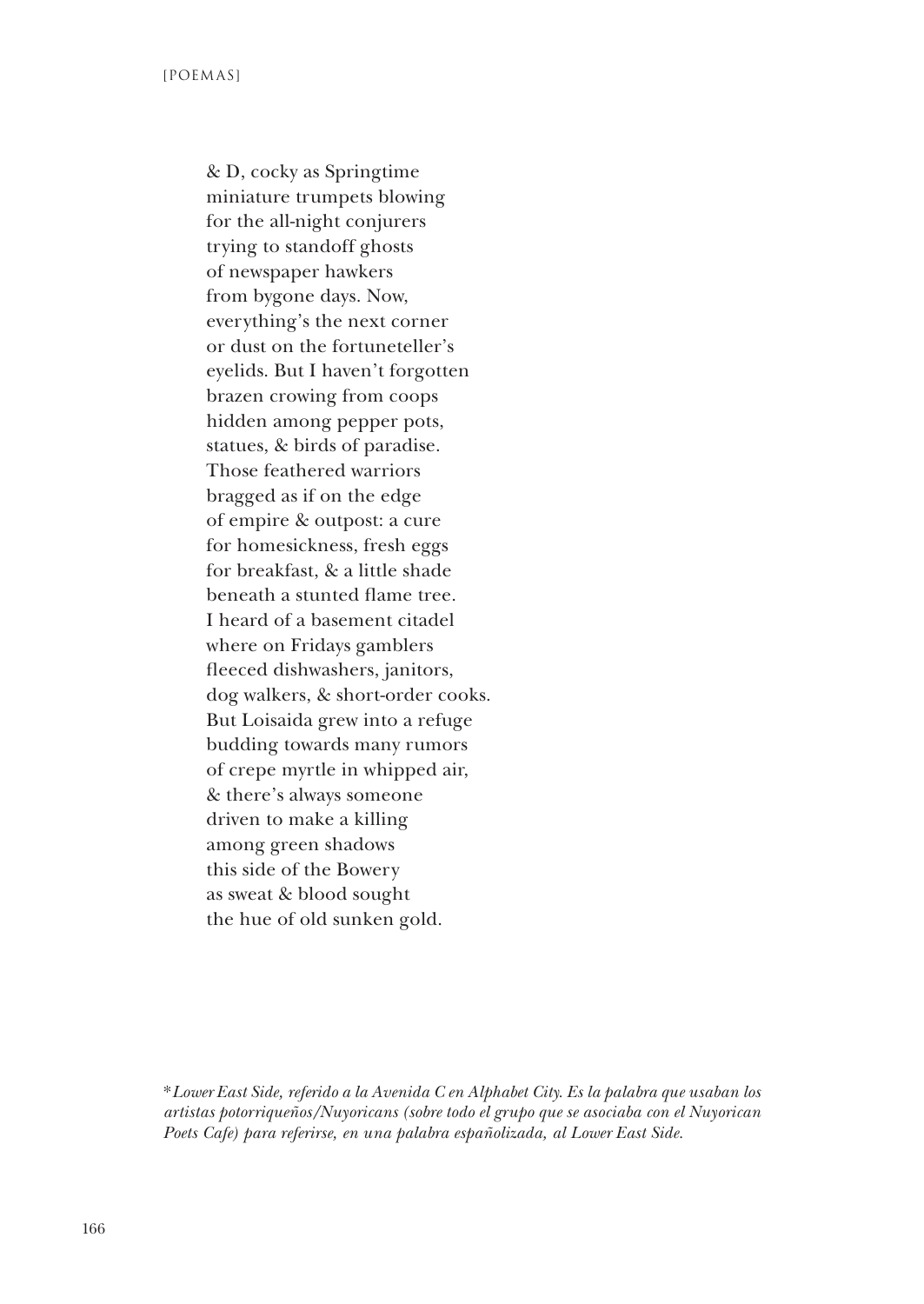y D, altaneros como minúsculas trompetillas de primavera, suenan para los prestidigitadores noctámbulos que intentan defenderse de los fantasmas de los vendedores de periódicos de los días pasados. Ahora todo está cerca o es polvo en los párpados de los adivinadores. Pero no he olvidado el canto desvergonzado de los gallineros ocultos entre cacerolas, estatuas y aves del paraíso. Aquellos guerreros con plumas, arrogantes como si guardaran las puertas del imperio: un remedio contra la nostagia, huevos frescos para el desayuno, y un poco de sombra bajo un raquítico flamboyant. Oí hablar de un bastión en un sótano donde, los viernes, los tahúres desplumaban a los friegaplatos, a los porteros, a los paseadores de perros, y a los cocineros de comida rápida. Pero Loisaida\* se convirtió en un refugio que brotó entre rumores de árboles de Júpiter y un aire hostigado de luz; y siempre hay alguien obsesionado por hacer fortuna bajo las frondosas sombras de este lado de Bowery donde el sudor y la sangre codiciaron el brillo del oro hundido de los galeones.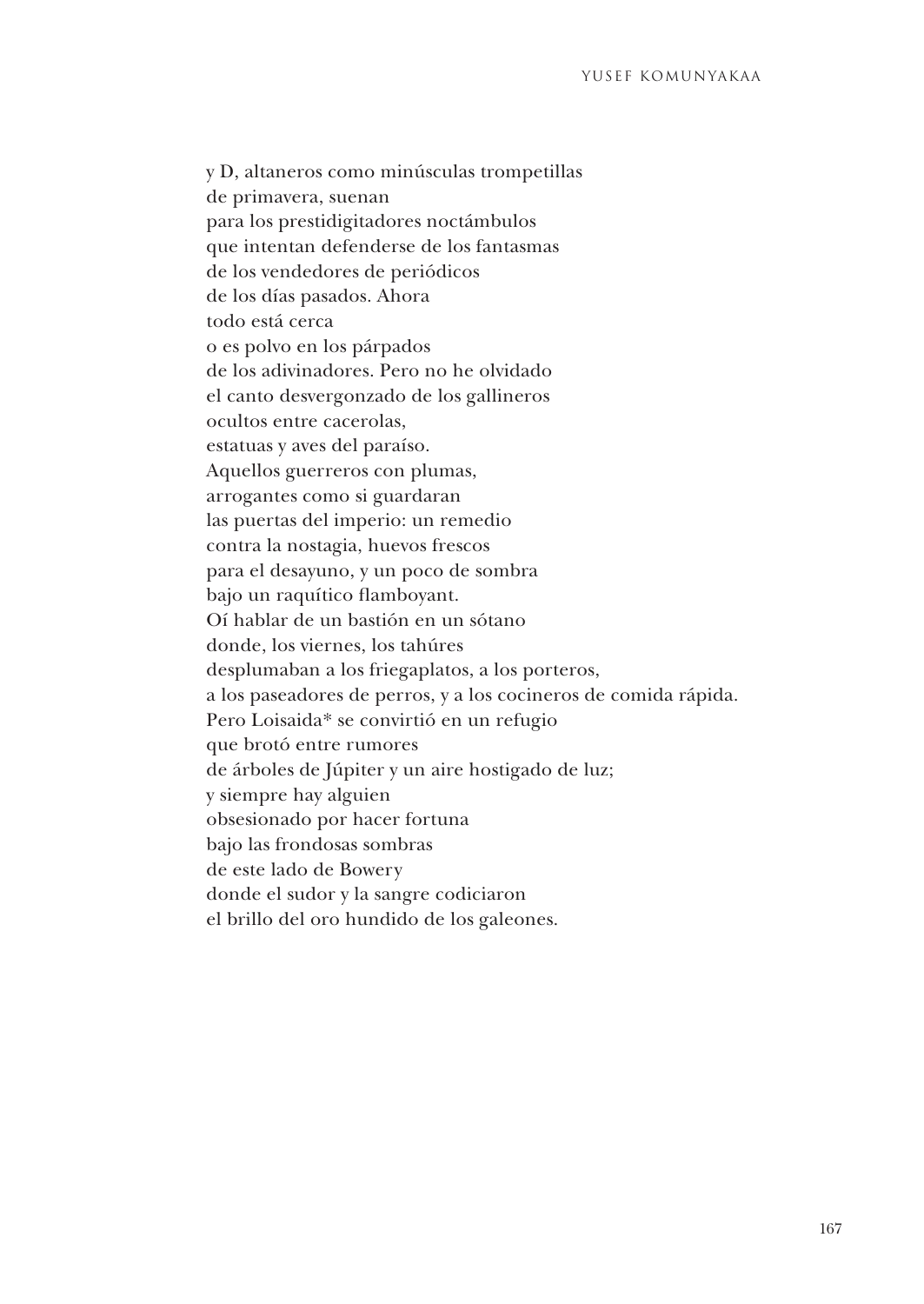### MY FATHER'S LOVE LETTERS (from *Magic City*)

On Fridays he'd open a can of Jax After coming home from the mill, & ask me to write a letter to my mother Who sent postcards of desert flowers Taller than men. He would beg, Promising to never beat her Again. Somehow I was happy She had gone, & sometimes wanted To slip in a reminder, how Mary Lou Williams' "Polka Dots & Moonbeams" Never made the swelling go down. His carpenter's apron always bulged With old nails, a claw hammer Looped at his side & extension cords Coiled around his feet. Words rolled from under the pressure Of my ballpoint: Love, Baby, Honey, Please. We sat in the quiet brutality Of voltage meters & pipe threaders, Lost between sentences . . . The gleam of a five-pound wedge On the concrete floor Pulled a sunset Through the doorway of his toolshed. I wondered if she laughed & held them over a gas burner. My father could only sign His name, but he'd look at blueprints & say how many bricks Formed each wall. This man, Who stole roses & hyacinth For his yard, would stand there With eyes closed & fists balled, Laboring over a simple word, almost Redeemed by what he tried to say.